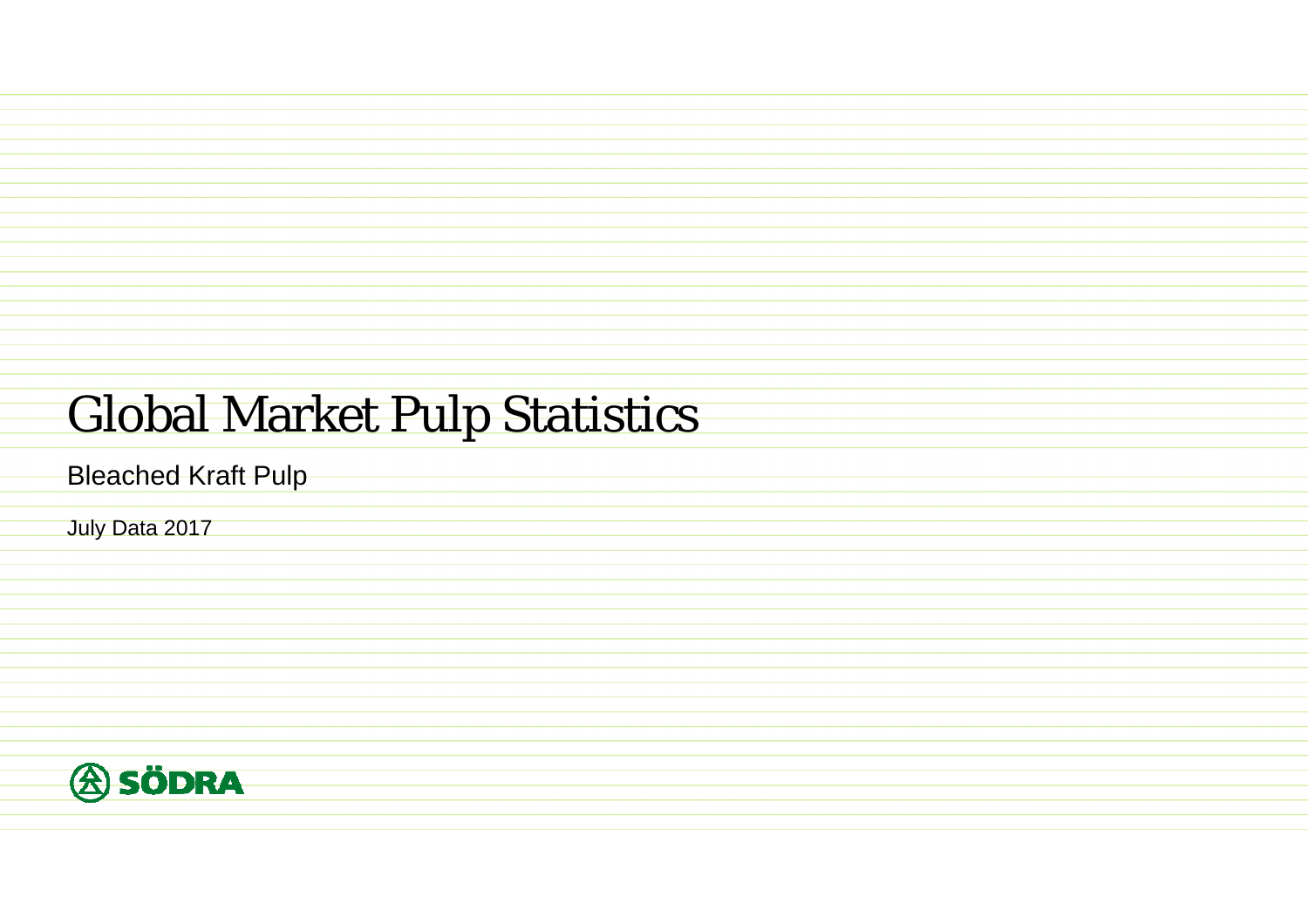## Global Statistics for Bleached Kraft Market Pulp

*The statistics in this file is based on EPIS (European Pulp Industry Sector) data, distributed monthly. The data covers*  bleached paper grade sulphate market pulp, including fluff kraft pulp. The EPIS statistics is divided into softwood and *hardwood pulp. To separately analyse the global softwood and hardwood segments, will hopefully give a more correct picture of the market.*

#### **Bleached Softwood Kraft Market Pulp**

The statistics includes 92% of the global supply.

Included are: Canada, USA, Sweden, Finland, Norway, Austria, Germany, Argentina,

Chile, Japan and New Zealand. From 2017 is France included.

#### **Bleached Hardwood Kraft Market Pulp**

The statistics includes 73% of the global supply.

Included are: Canada, USA, Sweden, Finland, Norway, France, Spain, Brazil, Chile,

South Africa, Japan, Korea and New Zealand. From 2017 is Portugal included

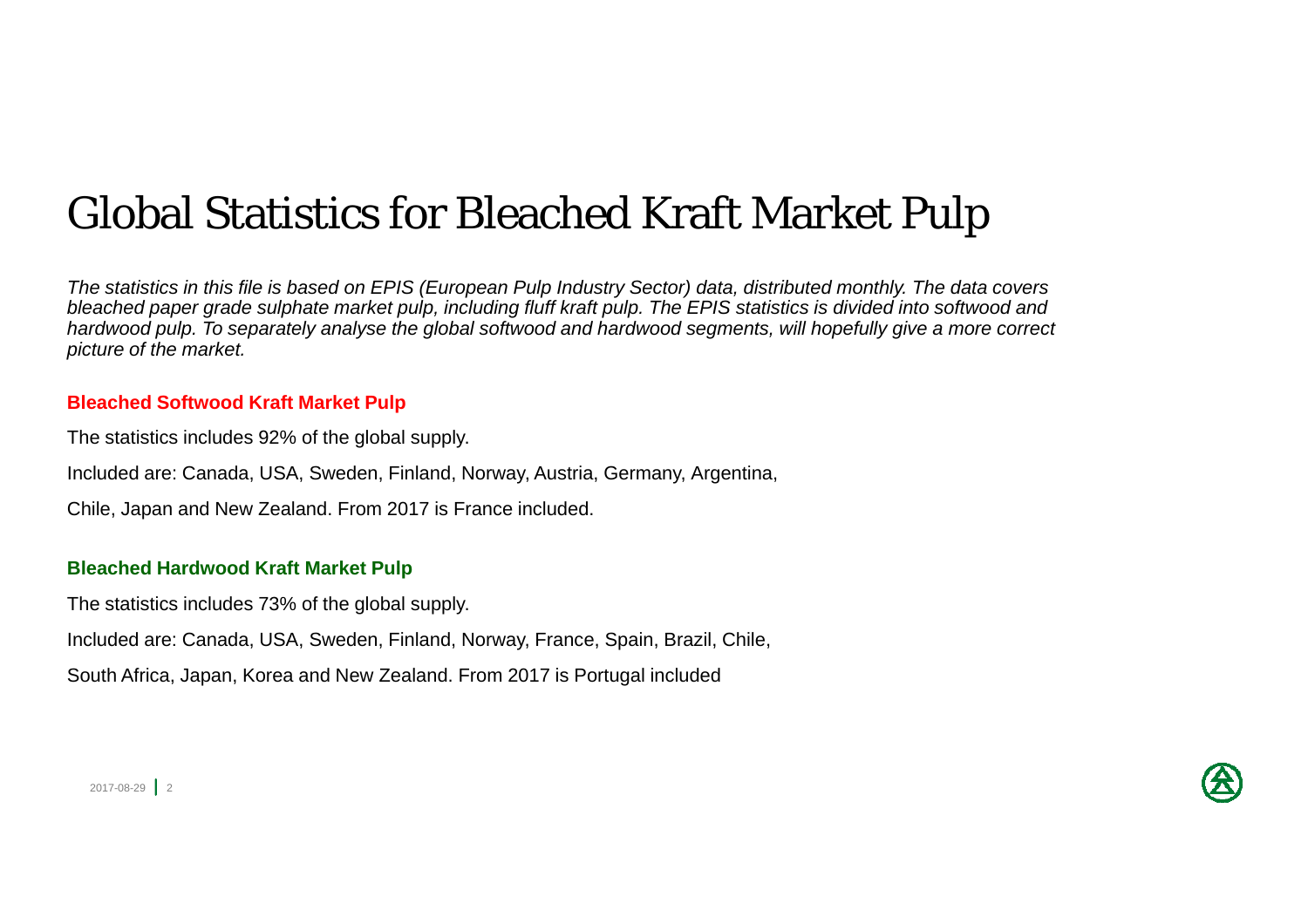### Global Statistics for Bleached Kraft Market Pulp Summary table July 2017

#### **Bleached Softwood Kraft Market Pulp**

Delivered volume July 2017: 1 967 000 t, +3.0% from July 2016 " " Jan-Jul 2017: 13 799 000 t, +2.9% from Jan-Jul 2016 Shipment-to-capacity ratio July 2017: 90%, Jan-Jul 2017: 92%

#### **Bleached Hardwood Kraft Market Pulp**

Delivered volume July 2017: 1 971 000 t, +2.0% from July 2016 Jan-Jul 2017: 14 914 000 t, +5.9% from Jan-Jul 2016 Shipment-to-capacity ratio July 2017: 85%, Jan-Jul 2017: 94%

#### **Producers' stocks of market pulp**

In July, the global producers' stocks of bleached kraft market pulp increased by 2 days and ended the month at 36 days of supply. Stocks of softwood kraft pulp increased 1 day to 32 days and hardwood kraft decreased by 3 days to 39 days.

 $2017 - 08 - 29$  3

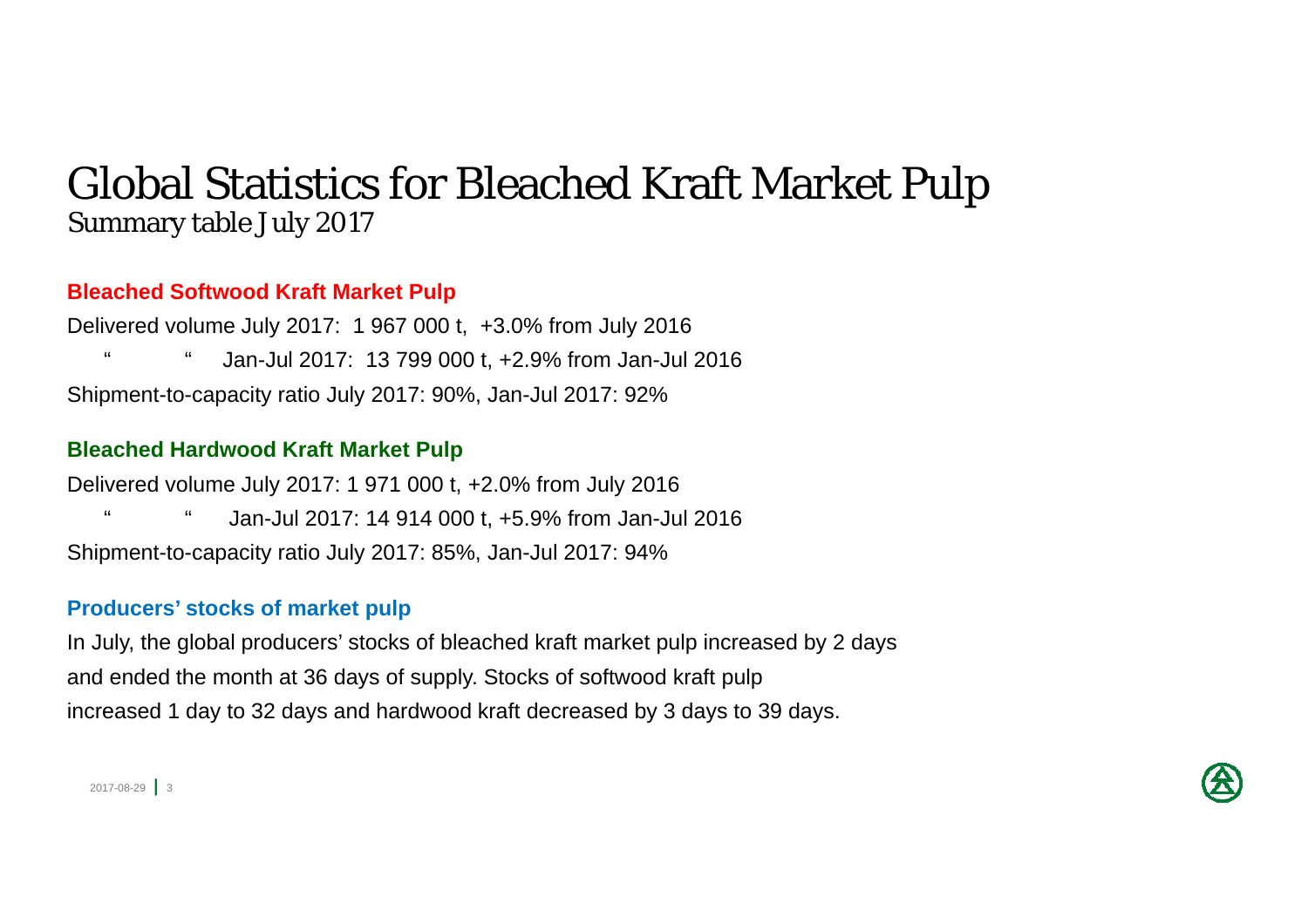#### Global Shipments Divided by Main Market Bleached Kraft Market Pulp, January - July 2017

#### *Shipments in 1 000 tonnes*

| <b>Market Region</b>    | <b>BI SW Kraft</b> | Change <sup>*</sup> | <b>BI HW Kraft</b> | Change*  |
|-------------------------|--------------------|---------------------|--------------------|----------|
| <b>Total EU nations</b> | 3 9 0 7            | $-0.3%$             | 5 1 2 4            | $-1.5%$  |
| <b>Other Europe</b>     | 375                | $-2.3%$             | 390                | $-14.1%$ |
| <b>North America</b>    | 2659               | $+6.5%$             | 1734               | $-1.4%$  |
| <b>Latin America</b>    | 656                | $-4.3%$             | 1 2 2 8            | $+4.3%$  |
| Japan                   | 583                | $+3.8%$             | 492                | $-6.3%$  |
| <b>Other Asia</b>       | 5 2 8 9            | $+4.5%$             | 5 5 7 3            | $+16.1%$ |
| Africa                  | 212                | $+11.7%$            | 157                | $-8.8%$  |
| Oceania                 | 112                | $+9.2%$             | 60                 | $+4.7%$  |
| <b>Total</b>            | 13799              | $+2.9%$             | 14914              | $+5.9%$  |

\*) Change from the same period last year **Data include BSKP** from France and BHKP from Portugal

Source: EPIS

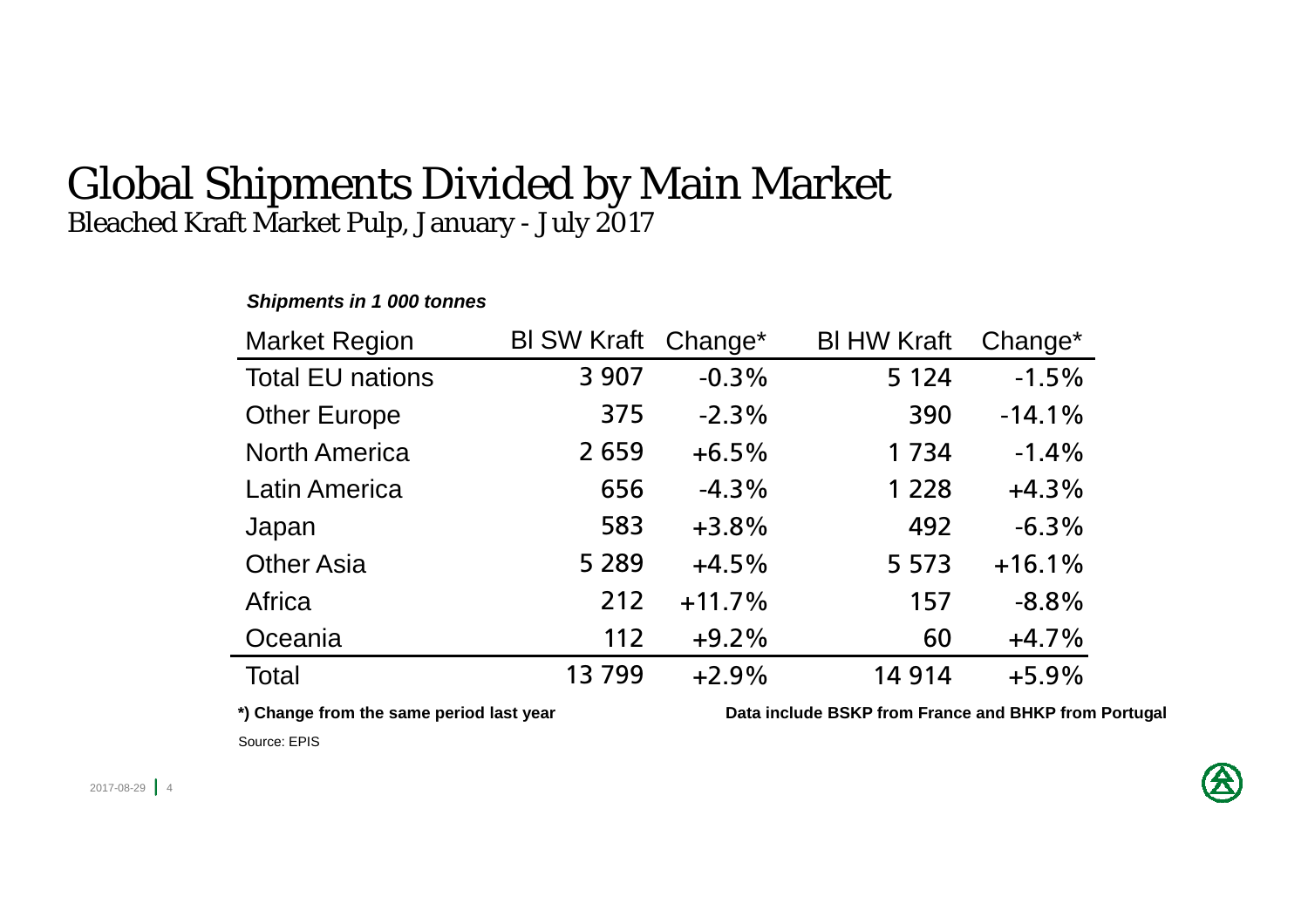#### Shipment-to-Capacity Ratio Bleached Softwood Kraft Pulp



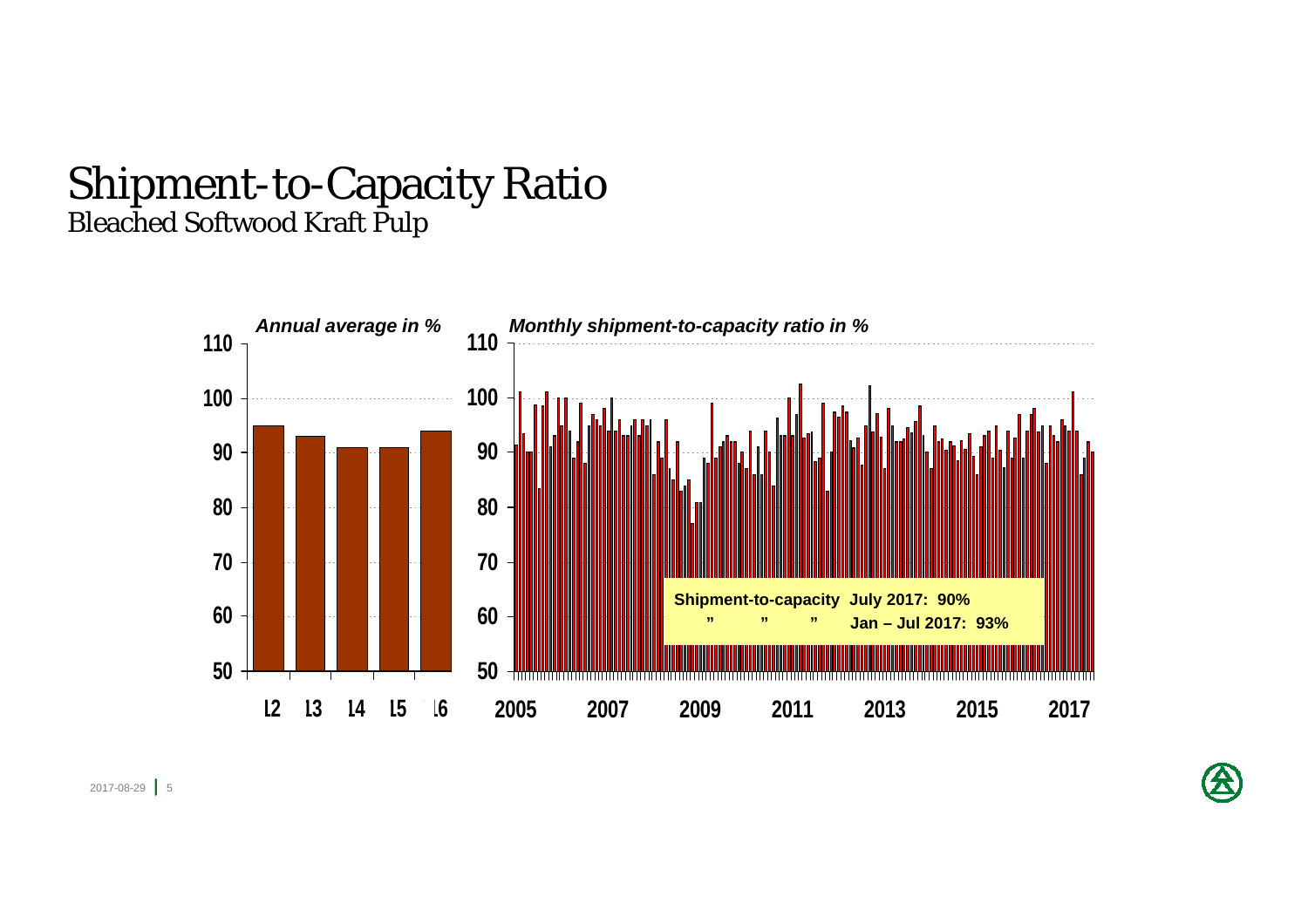#### Shipment-to-Capacity Ratio Bleached Hardwood Kraft Pulp



Source: EPIS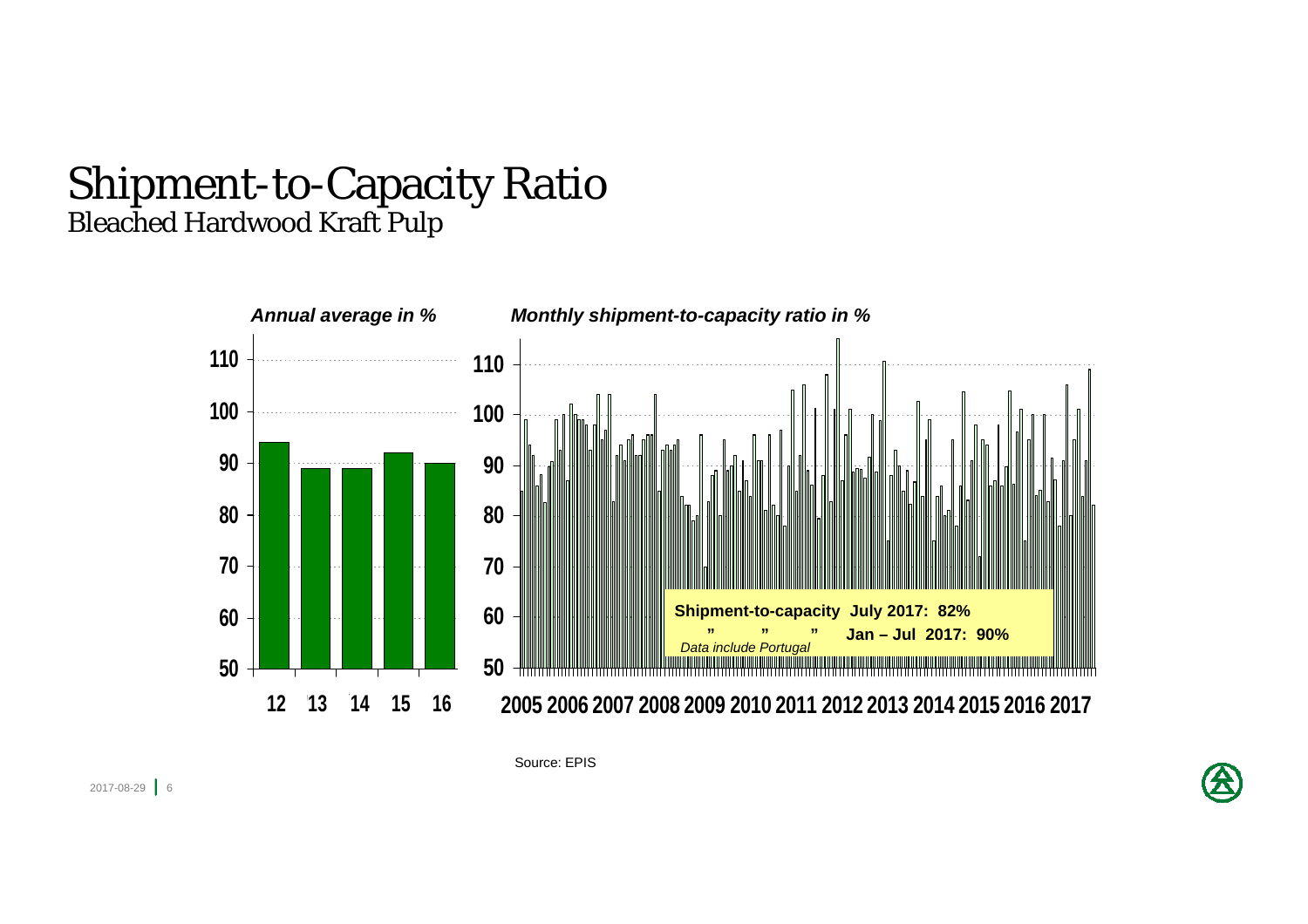### Producers' Inventories in Days of Supply Bleached chemical paper grade market Pulp



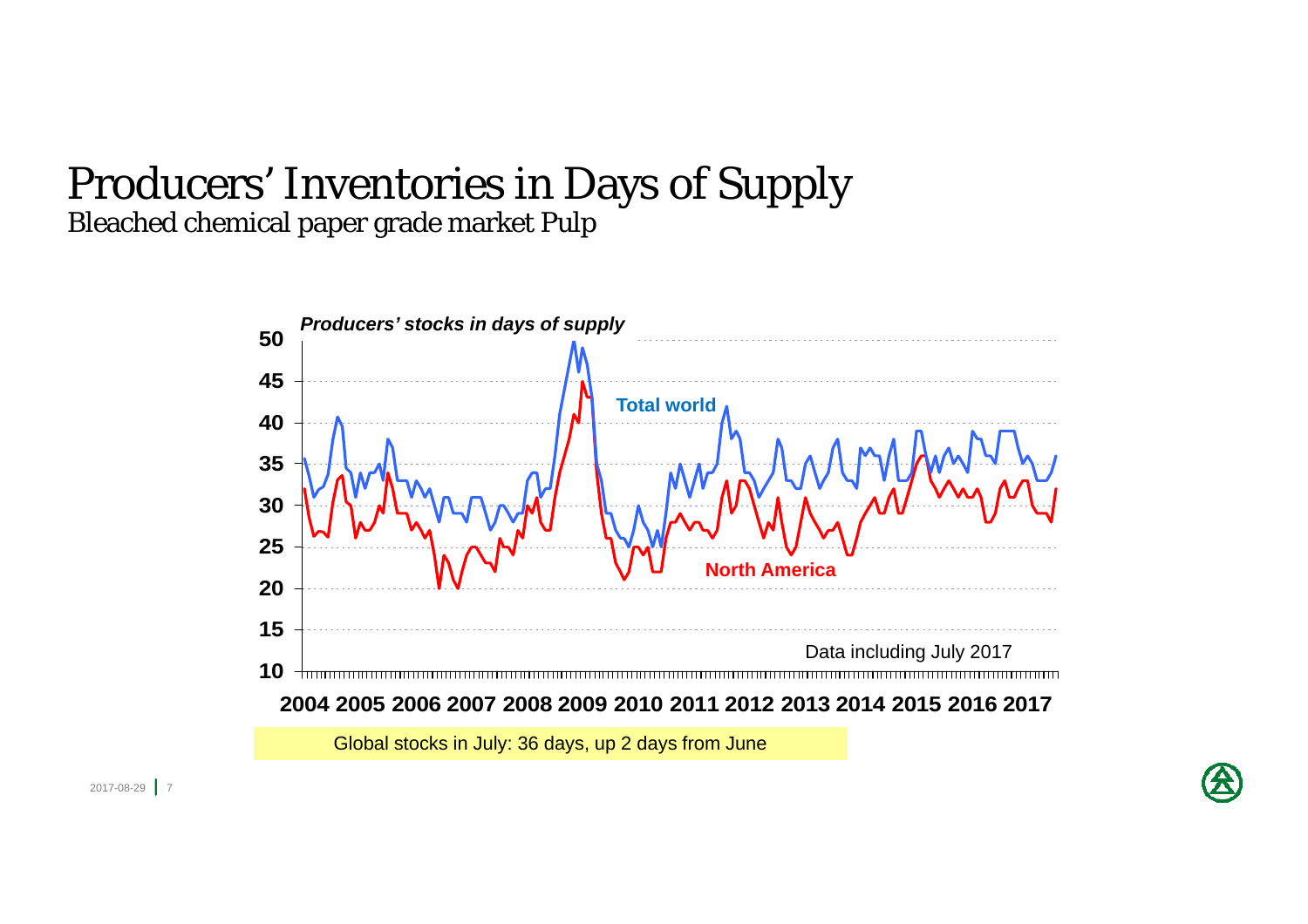# Shipment-to-Capacity Ratio

Bleached Softwood and Hardwood Kraft Pulp

12 months average



2017-08-29 | 8

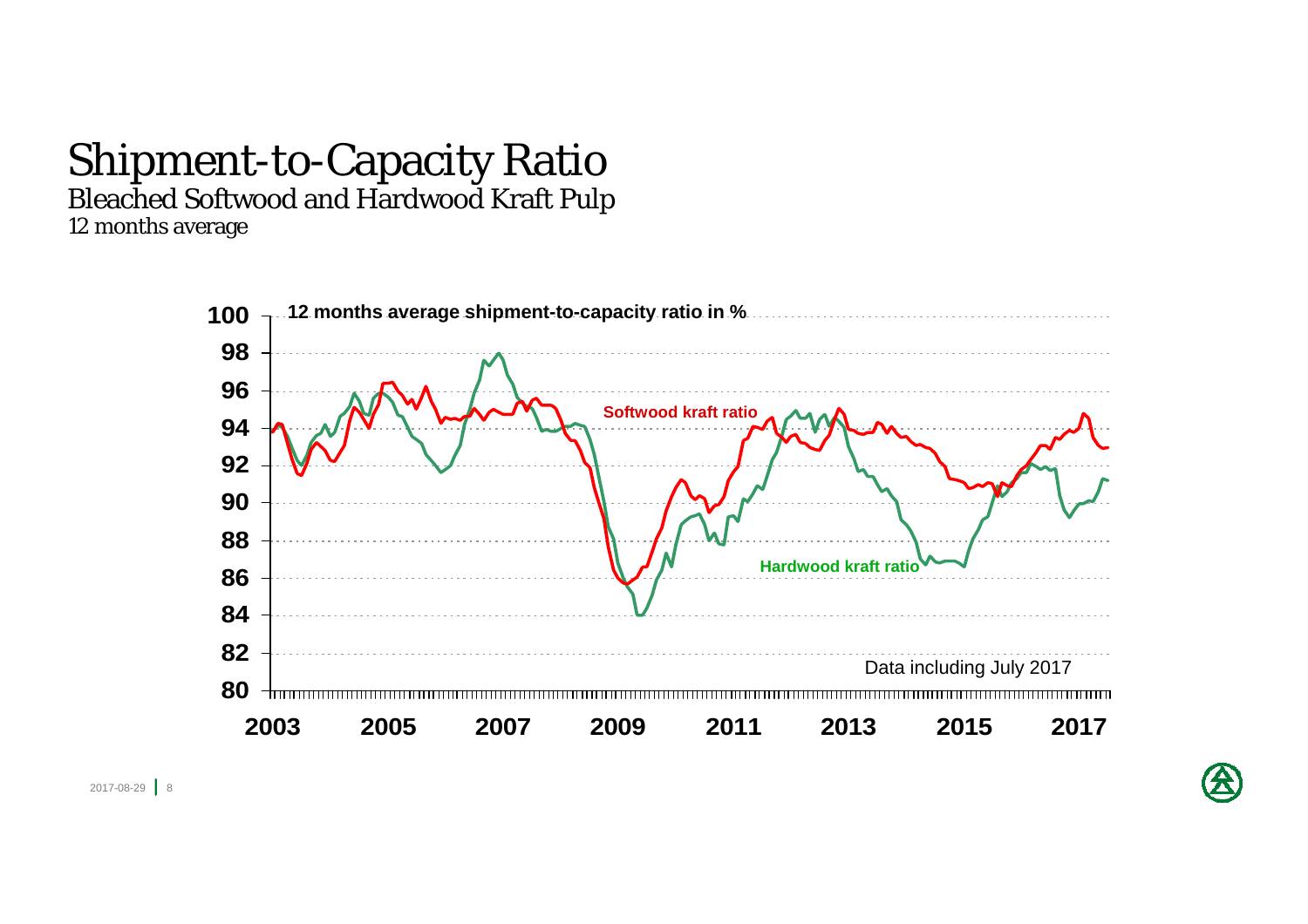# Producers' Inventories in Days of Supply

Bleached softwood and hardwood kraft market pulp

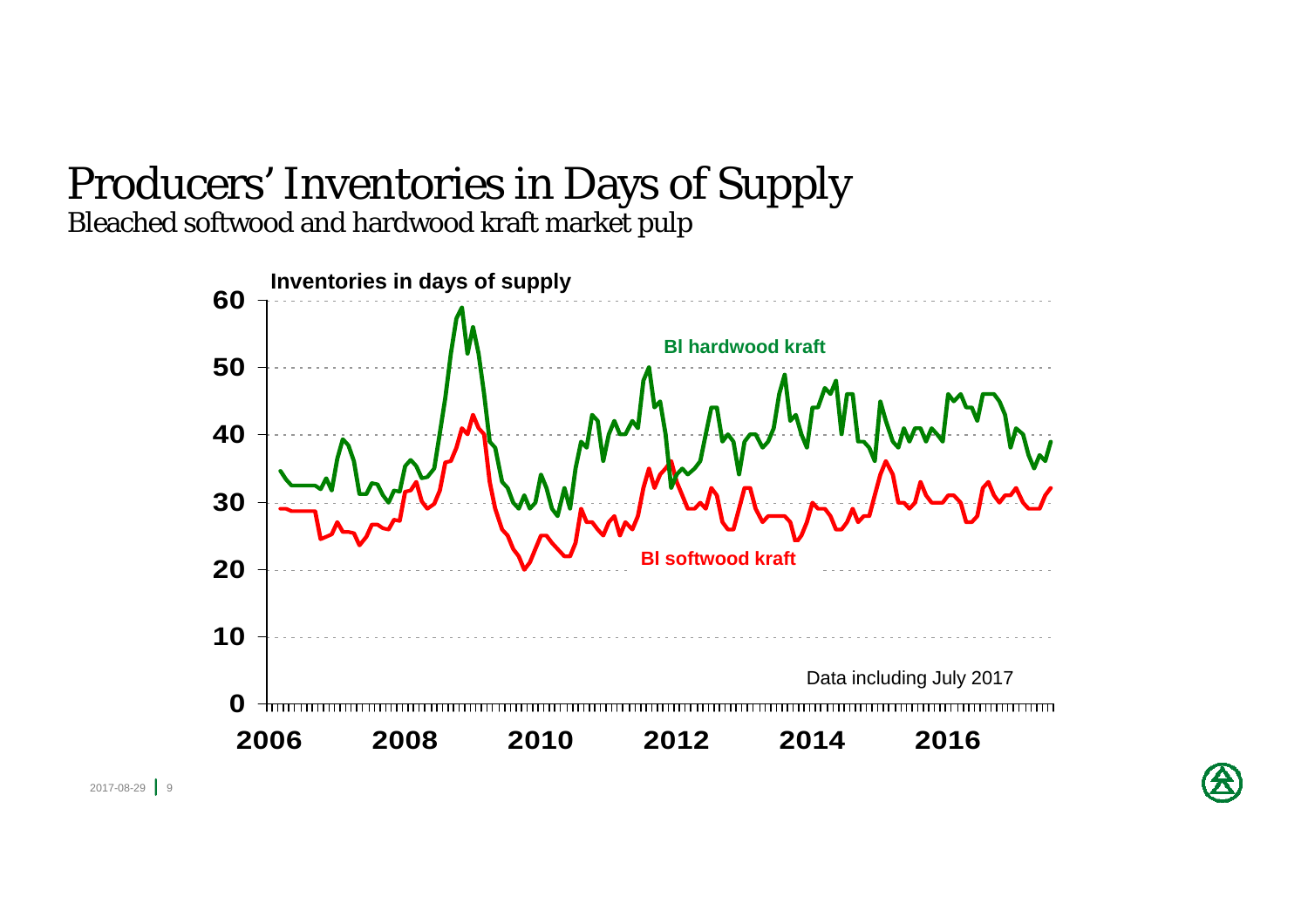# Producers' Inventories in Days of Supply

Bleached softwood and hardwood kraft market pulp



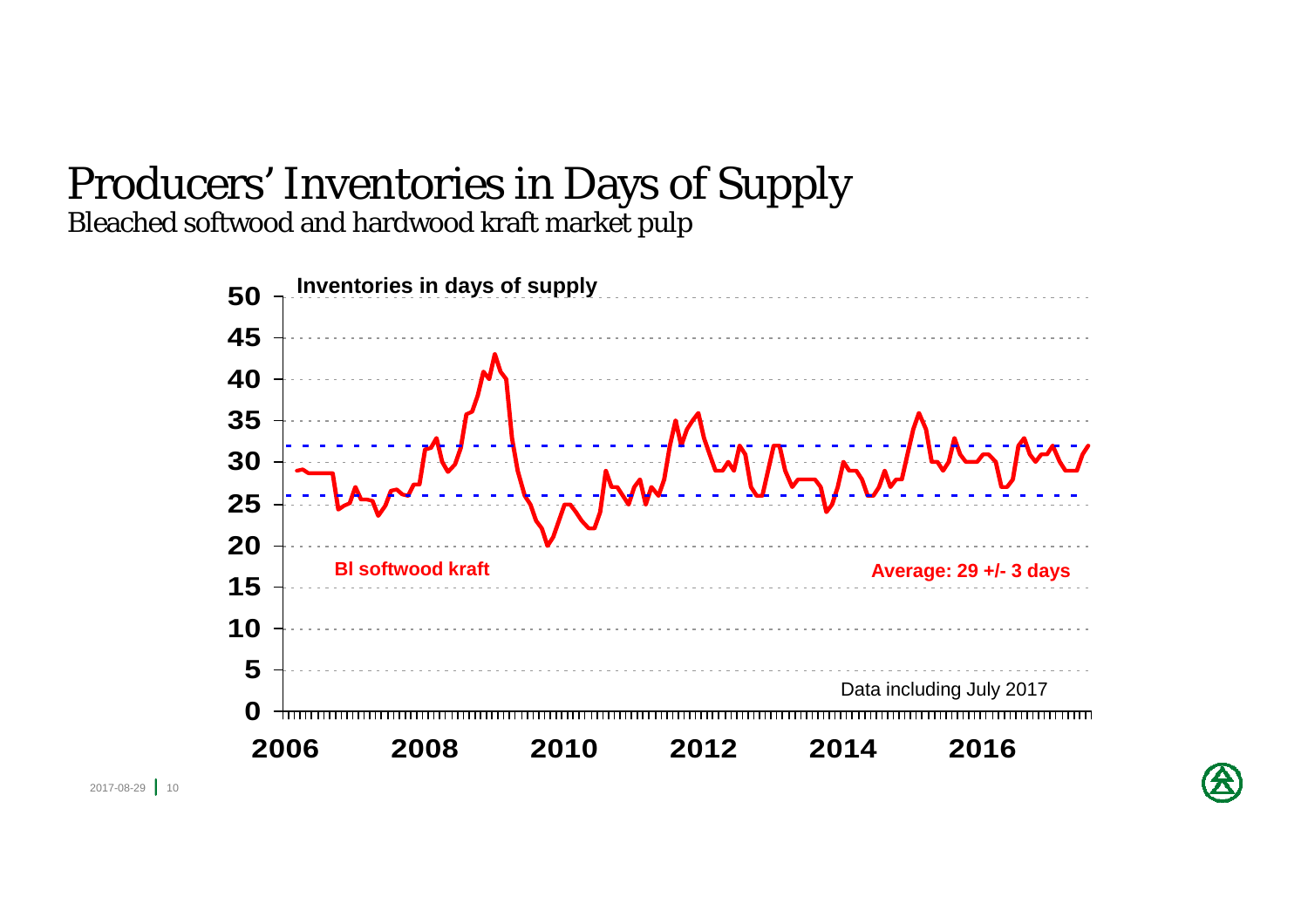#### Producers' Inventories in Days of Supply Bleached softwood and hardwood kraft market pulp



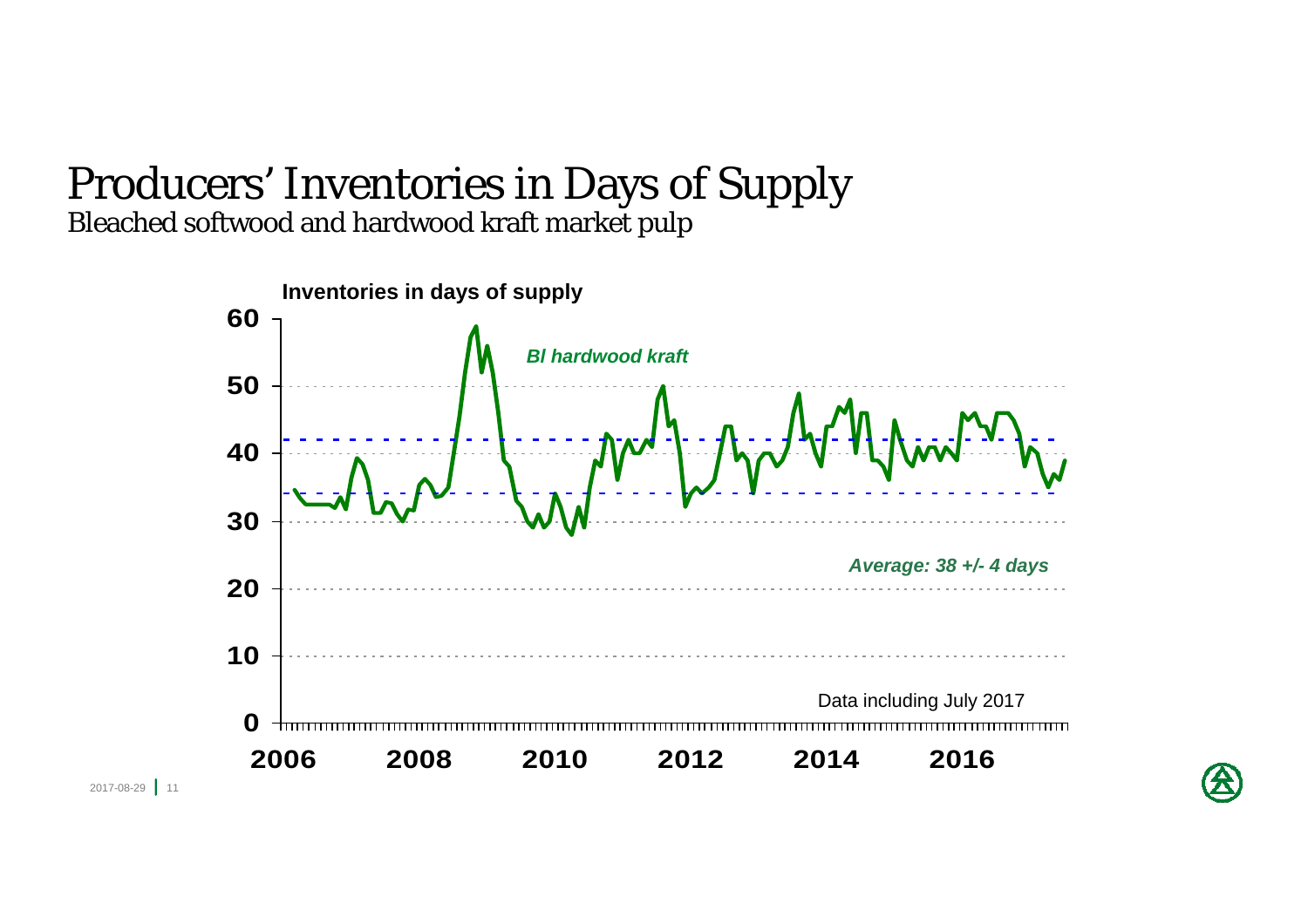### Shipment-to-stock ratio Bleached Softwood and Hardwood Kraft Pulp

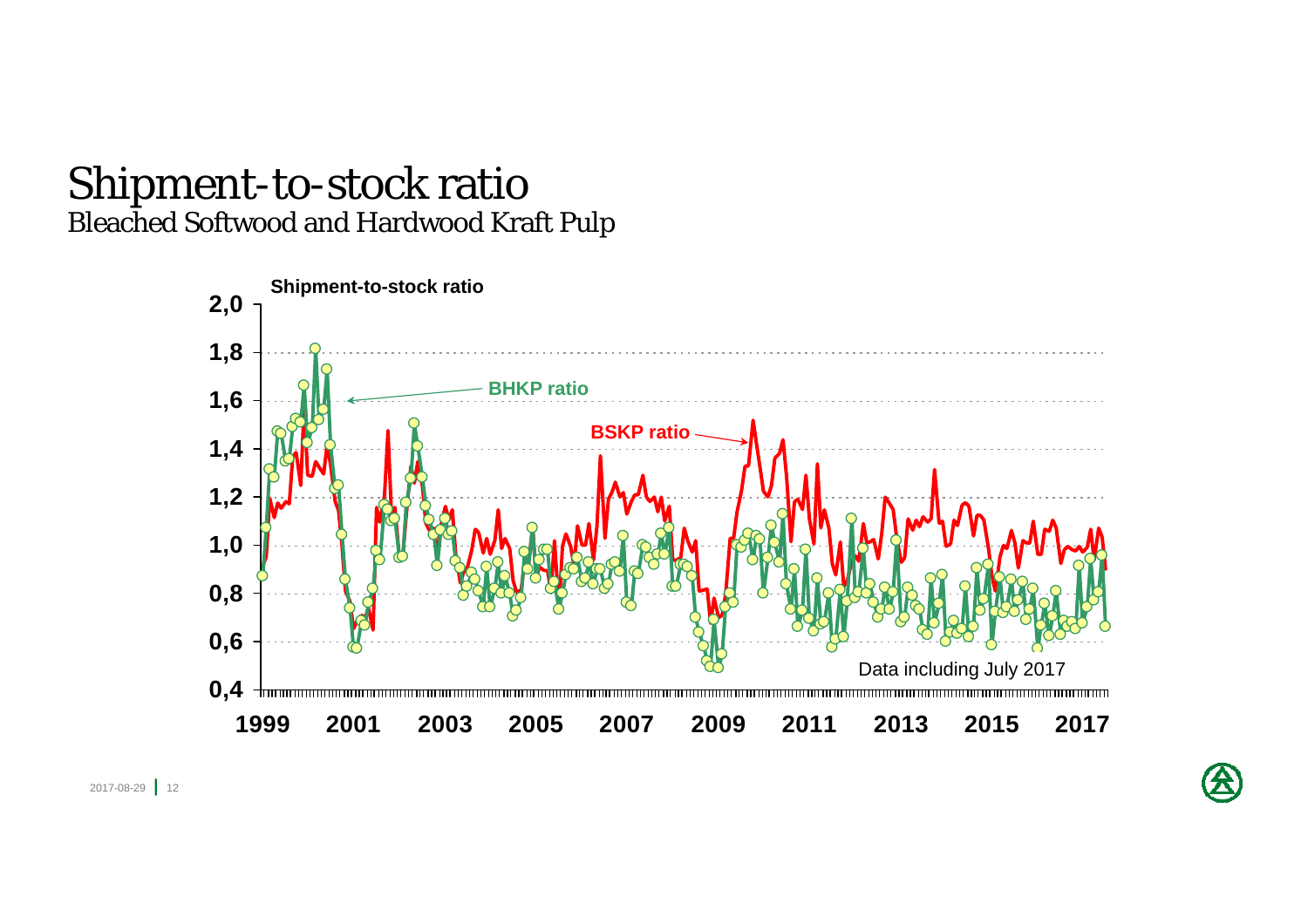## Producers' Inventories of Market Pulp Bleached Softwood Kraft Pulp

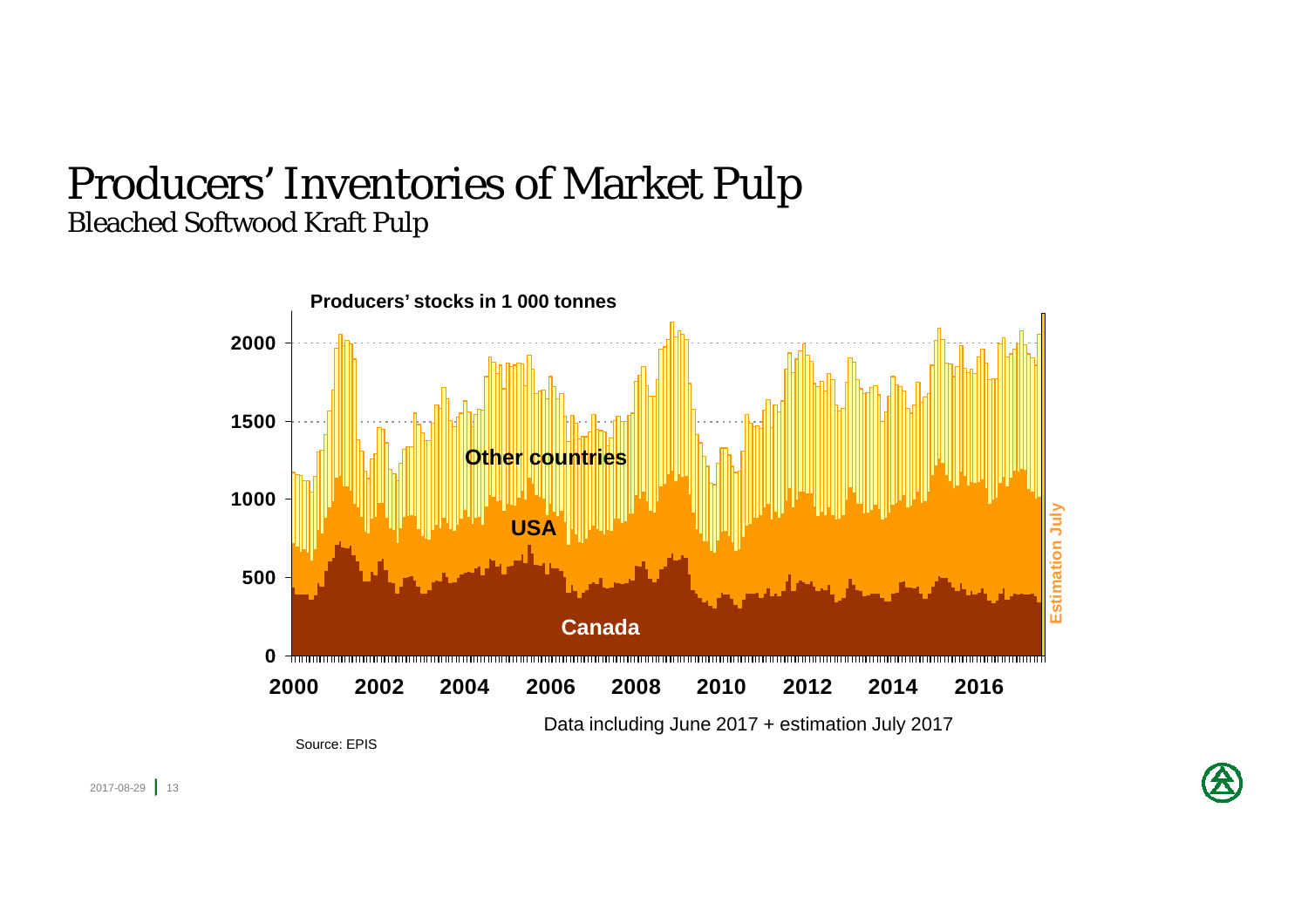## Seasonal changes in the Softwood Kraft Stocks

Monthly changes, based on moving average, last five years Calculation includes June 2017 data



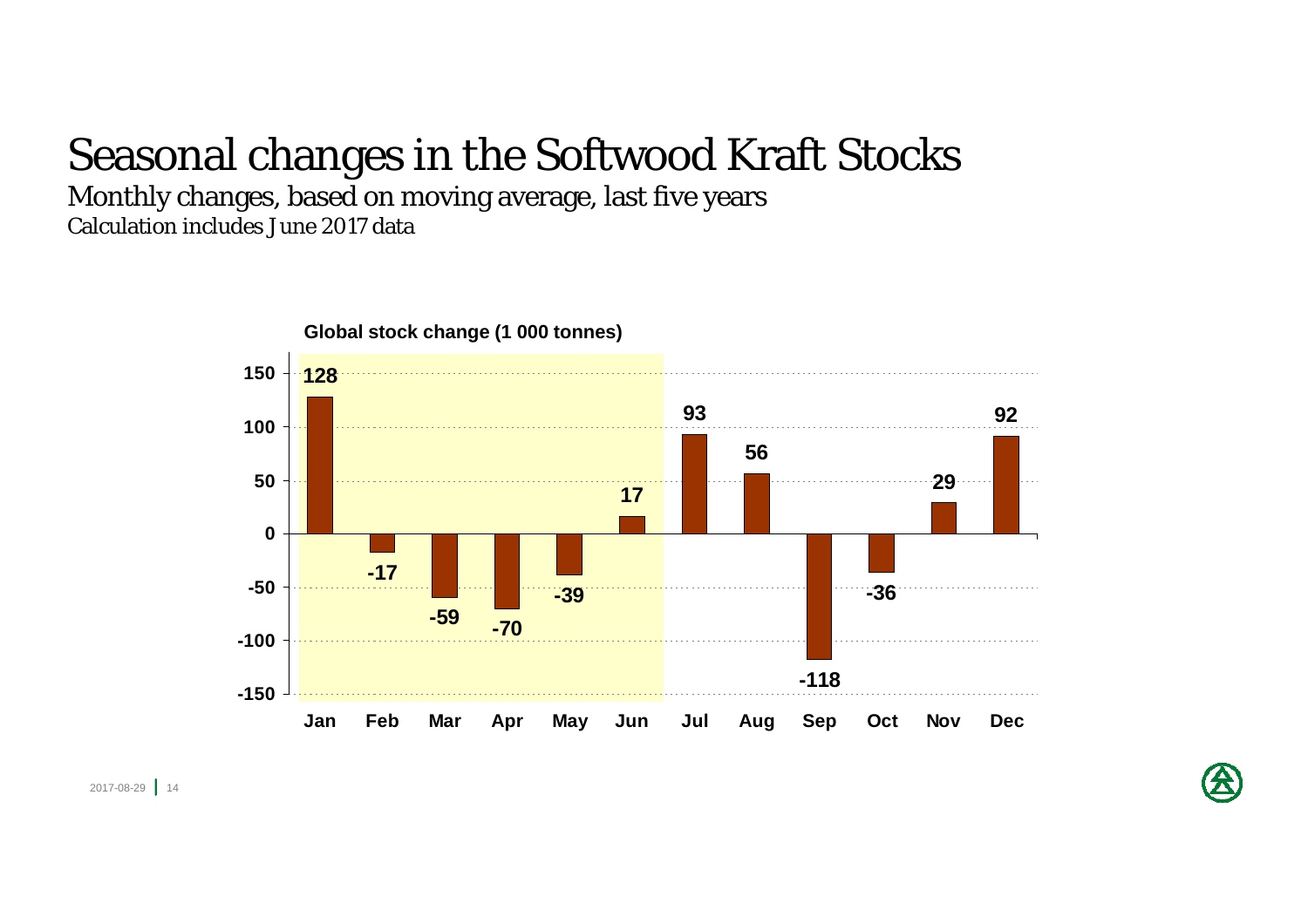### Producers' Inventories of Market Pulp Bleached Hardwood Kraft Pulp



Source: EPIS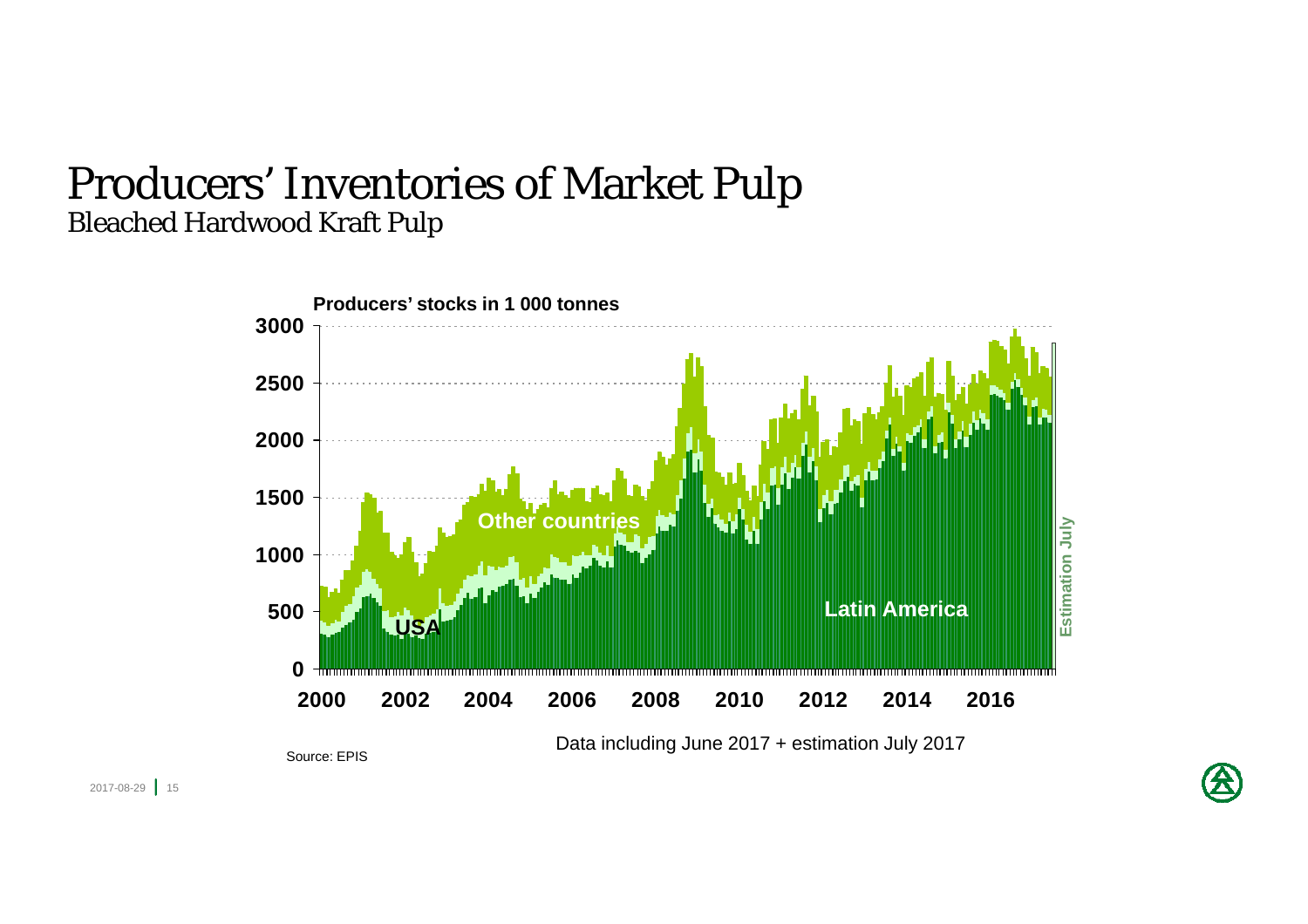## Seasonal changes in the Hardwood Kraft Stocks

Monthly changes, based on moving average, last five years Calculation includes June 2017 data



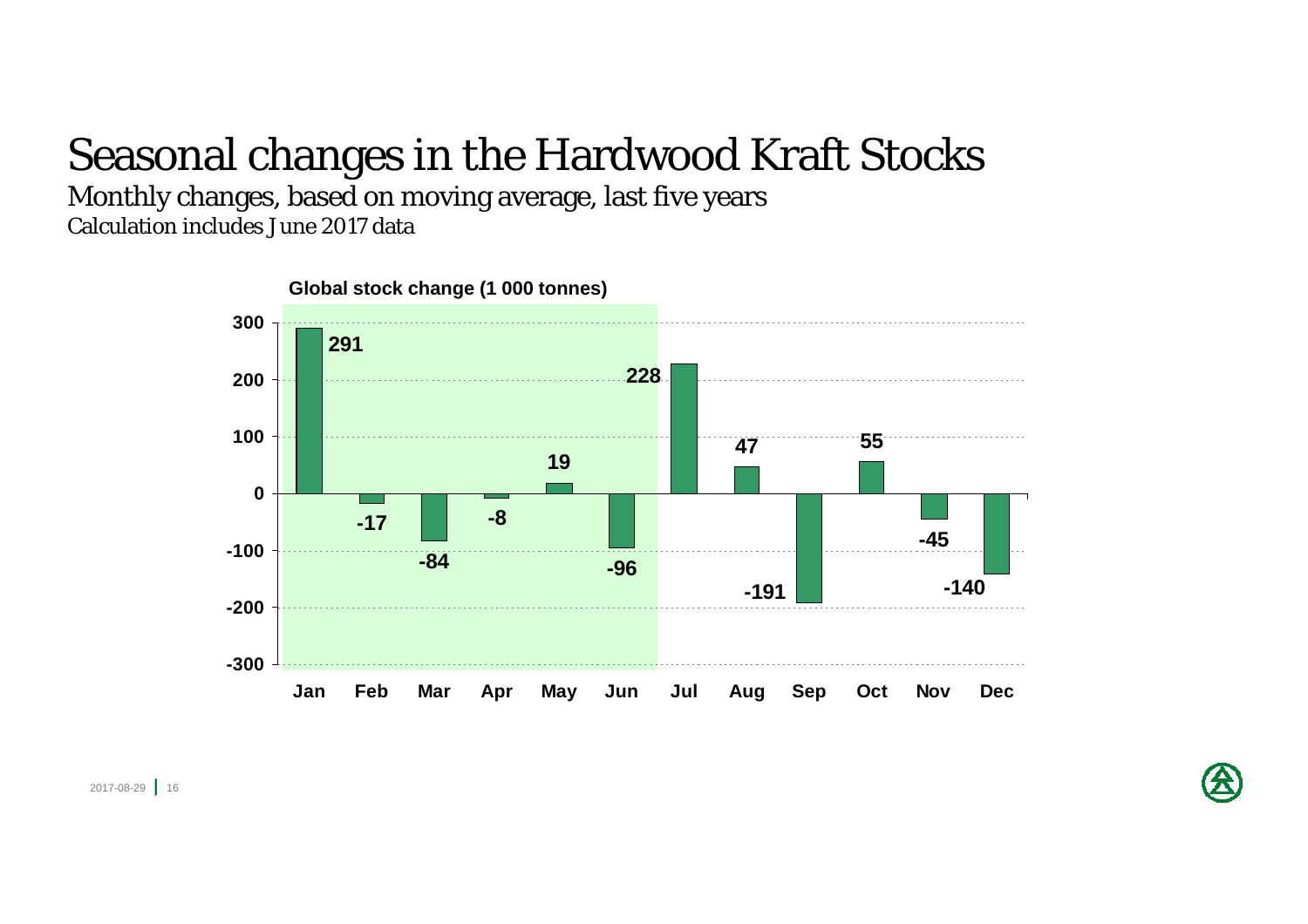### NBSK Price vs Producers' Inventories Bleached Softwood Kraft Pulp



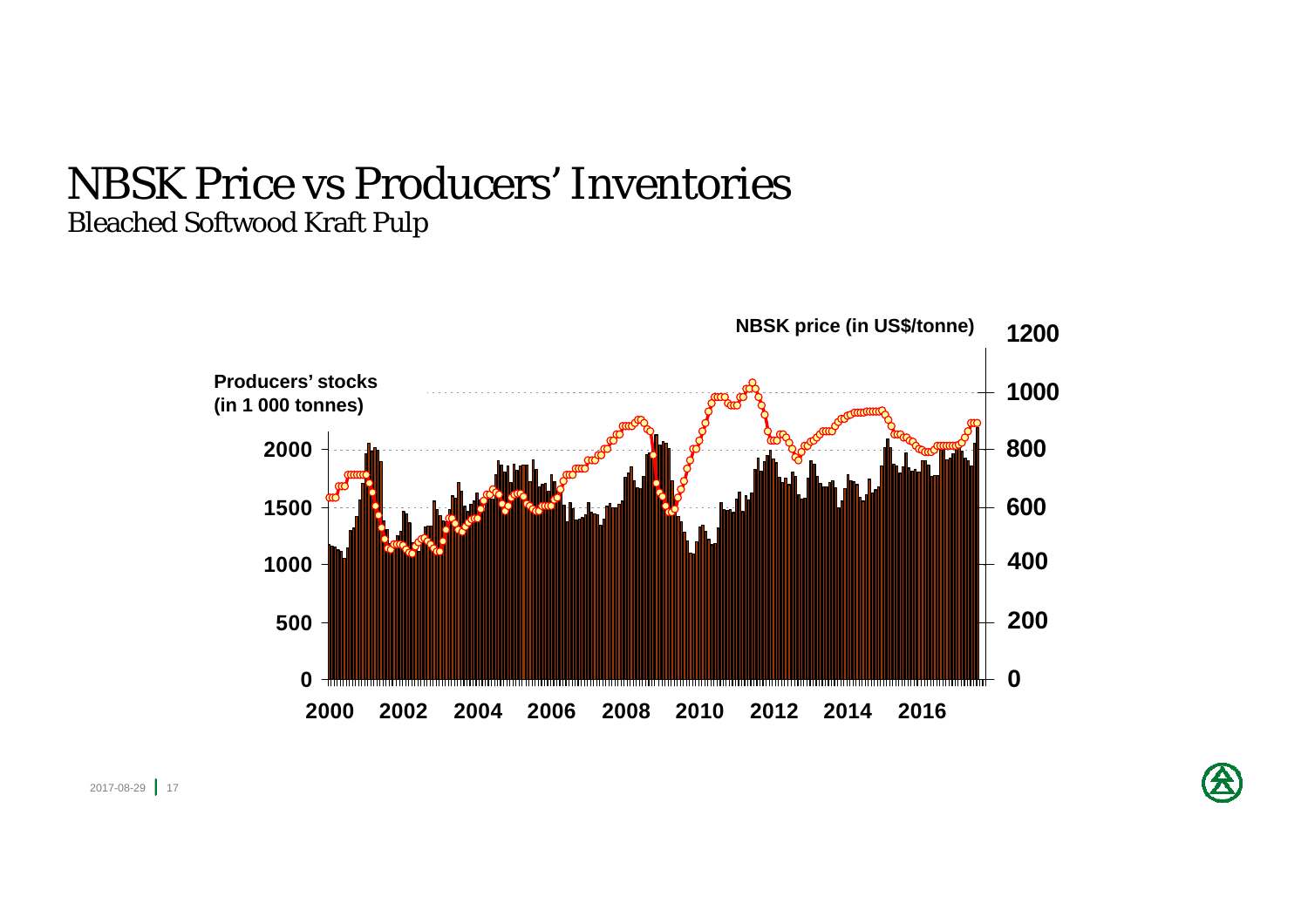#### Total Shipments of Market Pulp Bleached Softwood Kraft Pulp



Source: EPIS

Data including July 2017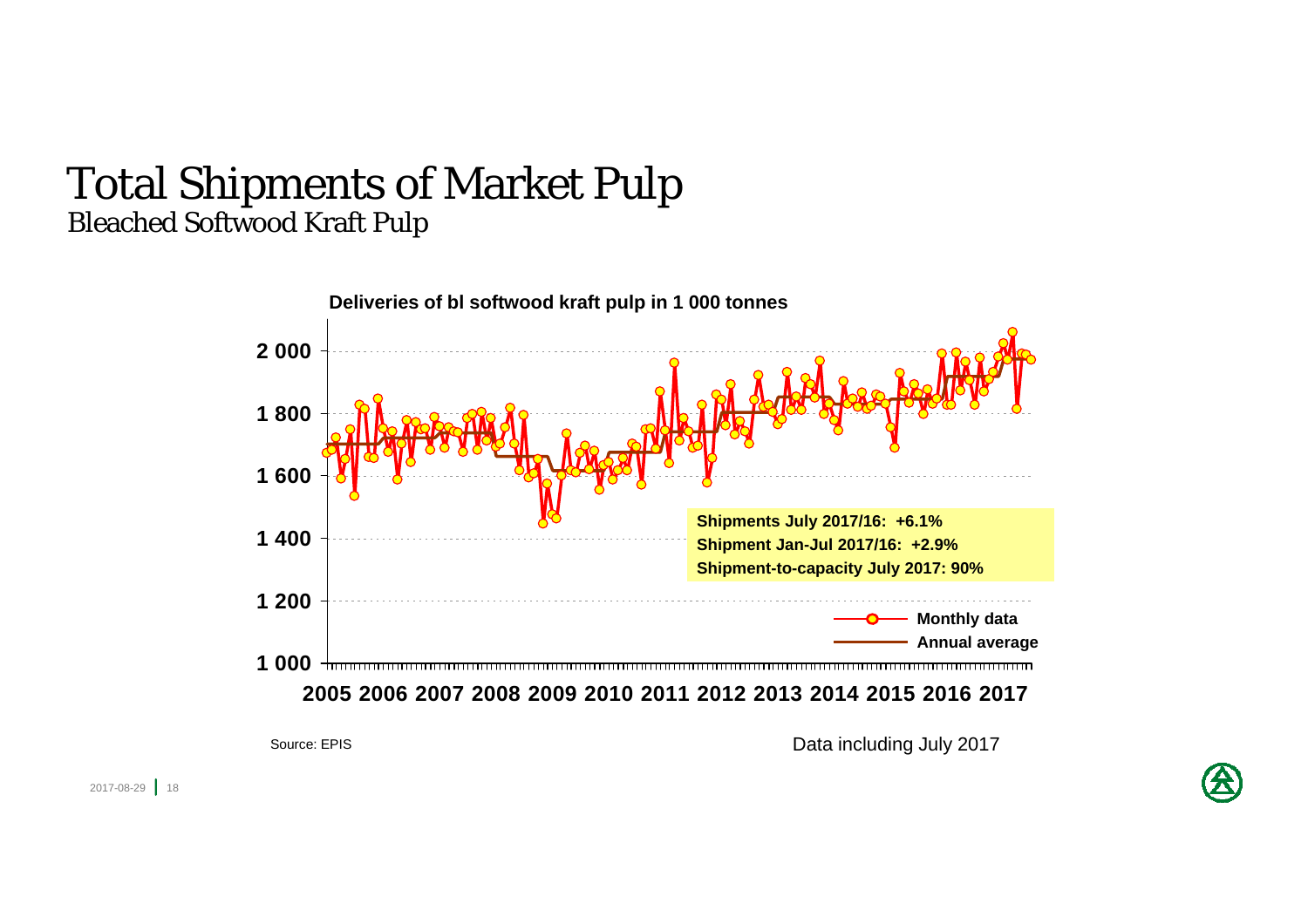## Shipments of Softwood Kraft Pulp to China Bleached Softwood Kraft Pulp

From all suppliers except Russia



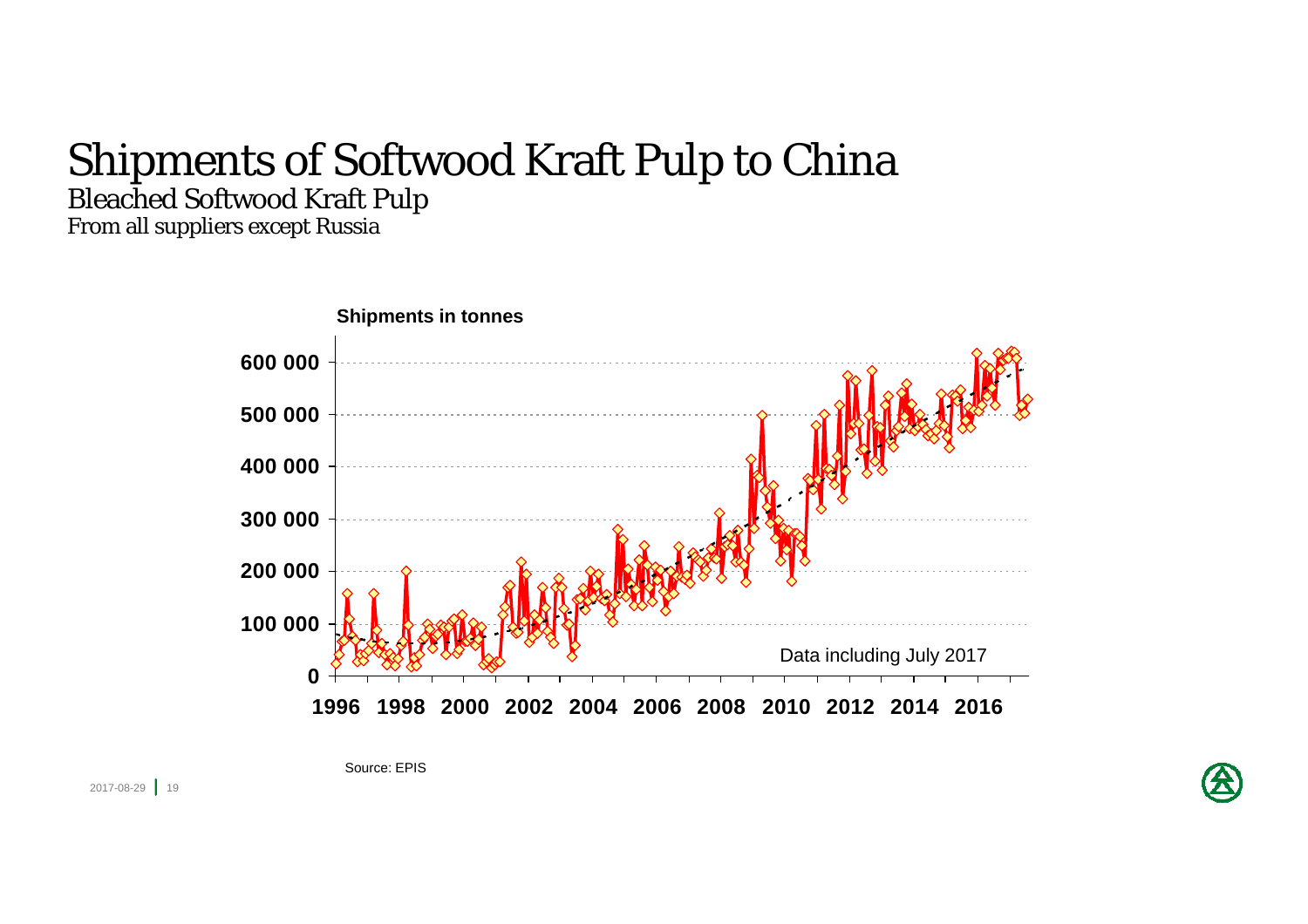### Shipments of Hardwood Kraft Pulp to China Bleached Hardwood Kraft Pulp



Source: EPIS

2017-08-29 <mark>|</mark> 20

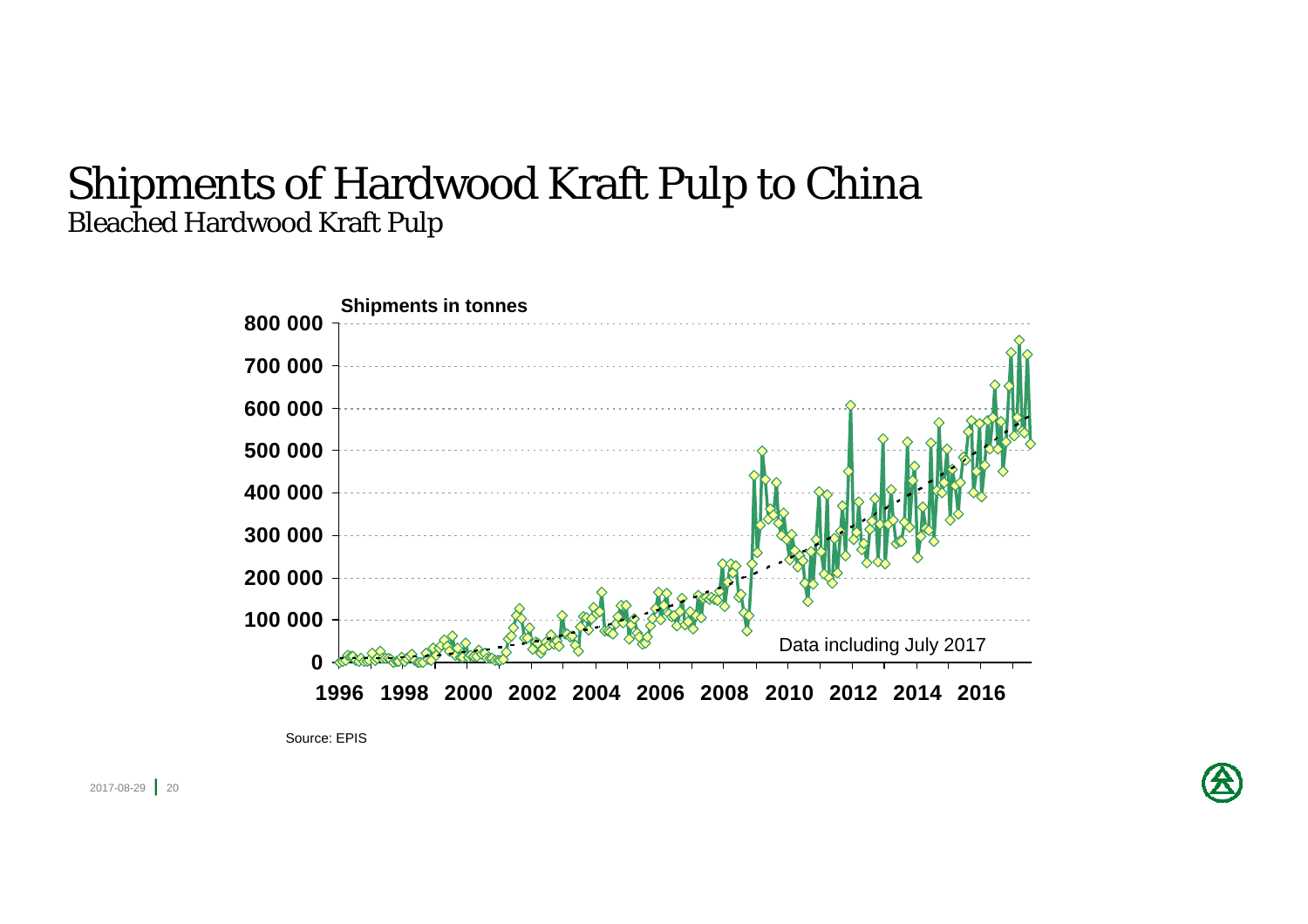#### Total Shipments of Market Pulp Bleached Hardwood Kraft Pulp



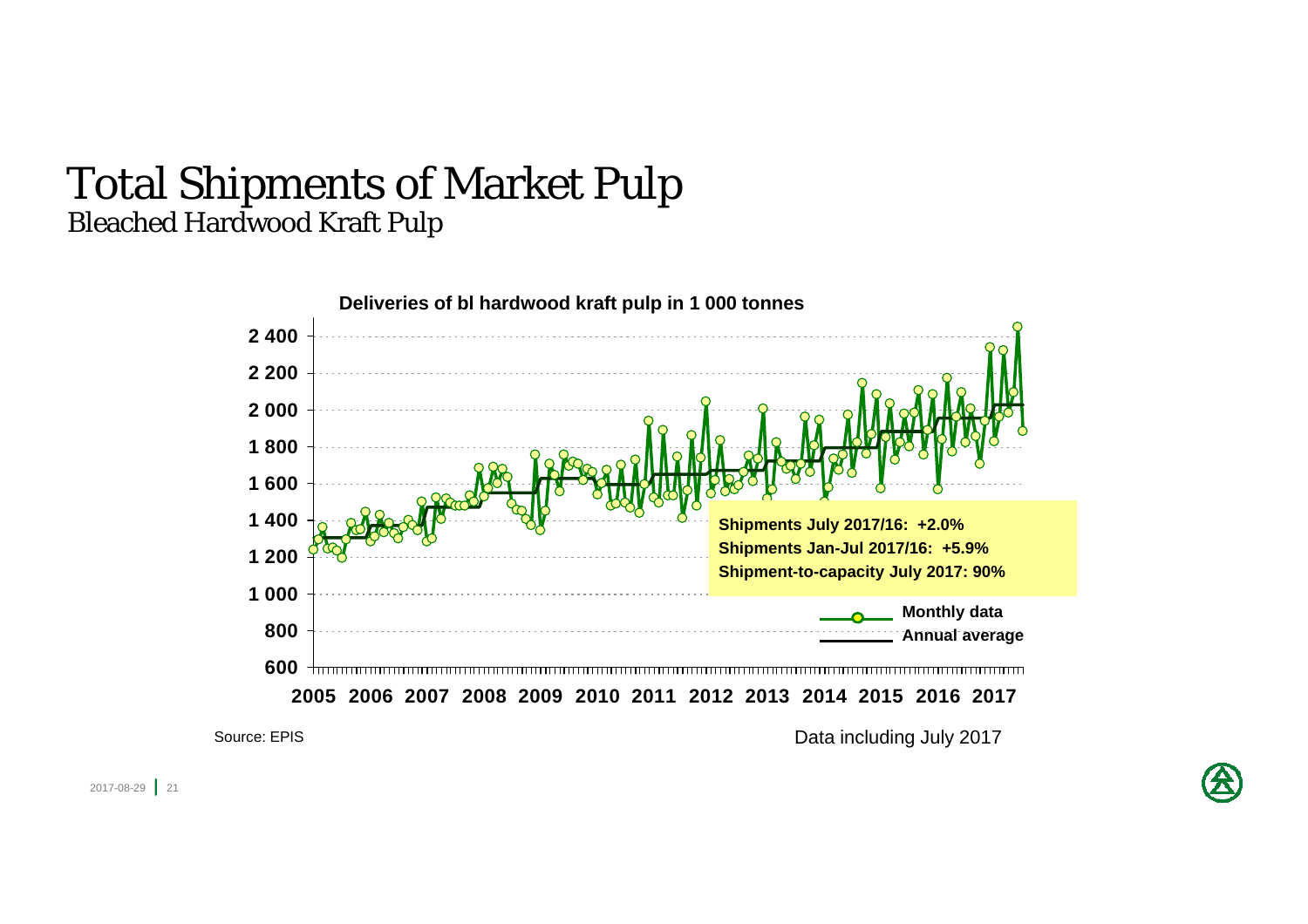# Total Shipments of Market Pulp

Bleached Softwood Kraft Pulp

12 months moving average



2017-08-29 <mark>|</mark> 22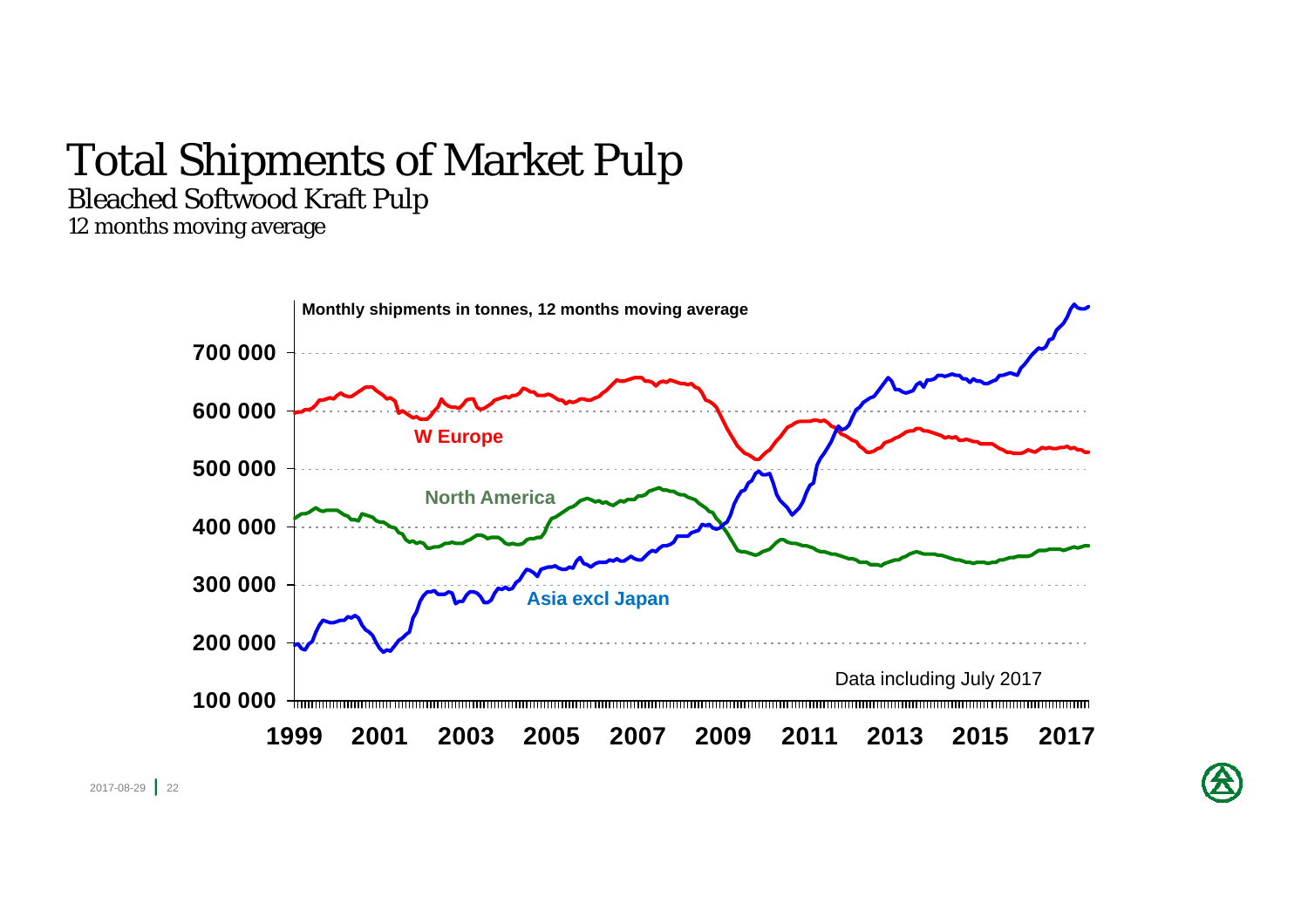# Total Shipments of Market Pulp

#### Bleached Hardwood Kraft Pulp

12 months moving average